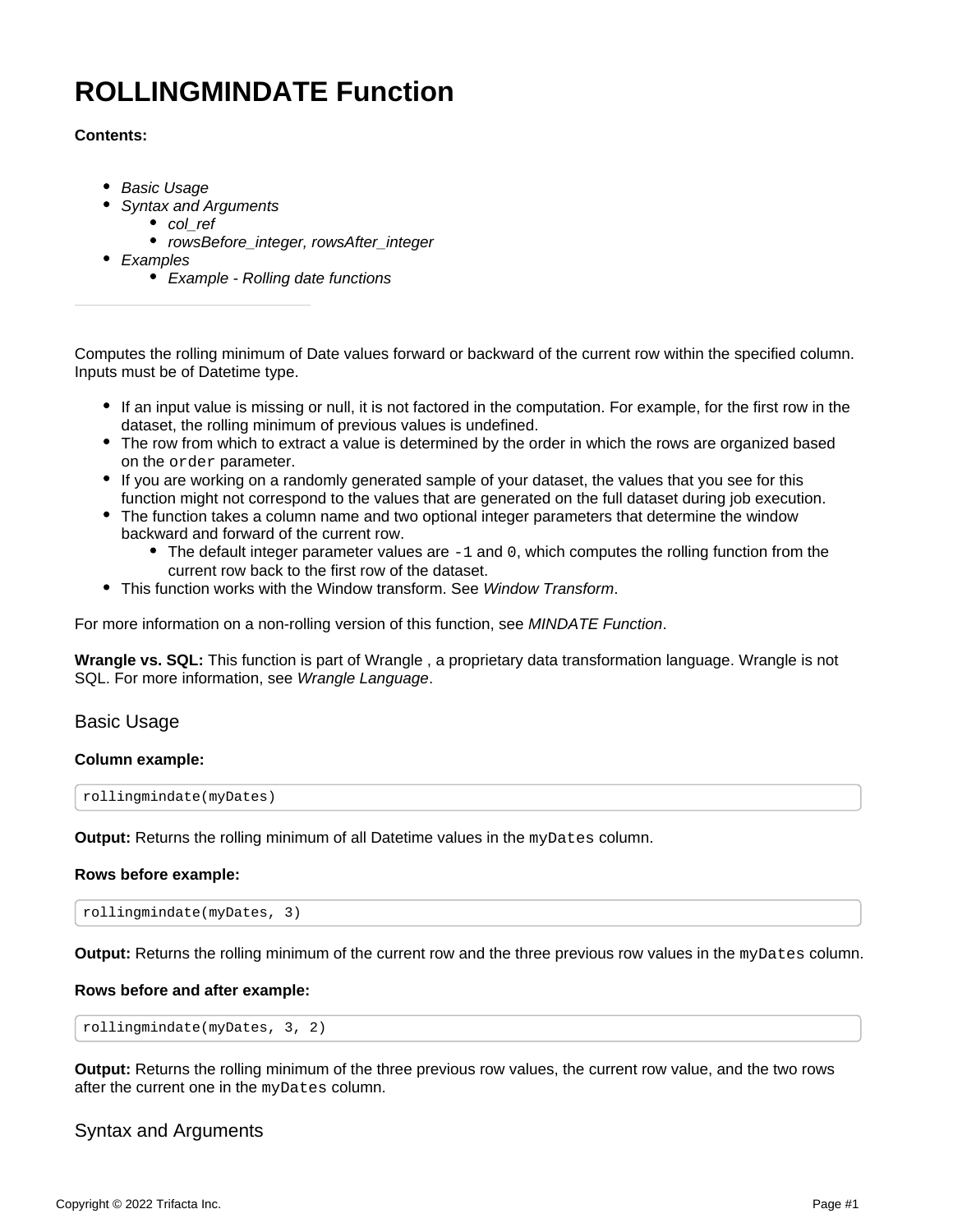rollingmindate(col\_ref, rowsBefore\_integer, rowsAfter\_integer) order: order\_col [group: group\_col]

| Argument               | <b>Required?</b> | Data Type | <b>Description</b>                                                  |
|------------------------|------------------|-----------|---------------------------------------------------------------------|
| col ref                |                  | string    | Name of column whose values are applied to the function             |
| rowsBefore_integer   N |                  | integer   | Number of rows before the current one to include in the computation |
| rowsAfter_integer      | N                | integer   | Number of rows after the current one to include in the computation  |

For more information on the order and group parameters, see [Window Transform](https://docs.trifacta.com/display/r082/Window+Transform).

For more information on syntax standards, see [Language Documentation Syntax Notes](https://docs.trifacta.com/display/r082/Language+Documentation+Syntax+Notes).

#### <span id="page-1-0"></span>**col\_ref**

Name of the column whose values are used to compute the function. Inputs must be Datetime values.

Multiple columns and wildcards are not supported.

#### **Usage Notes:**

| <b>Required?</b> | Data Type                                                      | <b>Example Value</b> |
|------------------|----------------------------------------------------------------|----------------------|
| Yes              | String (column reference to Datetime values)   transactionDate |                      |

#### <span id="page-1-1"></span>**rowsBefore\_integer, rowsAfter\_integer**

Integers representing the number of rows before or after the current one from which to compute the rolling function, including the current row. For example, if the first value is 5, the current row and the five rows before it are used in the computation. Negative values for k compute the rolling average from rows preceding the current one.

- rowBefore=0 generates the current row value only.
- rowBefore=-1 uses all rows preceding the current one.
- $\bullet$  If rowsAfter is not specified, then the value 0 is applied.
- If a group parameter is applied, then these parameter values should be no more than the maximum number of rows in the groups.

#### **Usage Notes:**

| <b>Required?</b> | Data Type | <b>Example Value</b> |
|------------------|-----------|----------------------|
| No               | Integer   | 4                    |

## <span id="page-1-2"></span>Examples

**Tip:** For additional examples, see [Common Tasks](https://docs.trifacta.com/display/r082/Common+Tasks).

#### <span id="page-1-3"></span>**Example - Rolling date functions**

This example describes how to use the rolling computational functions: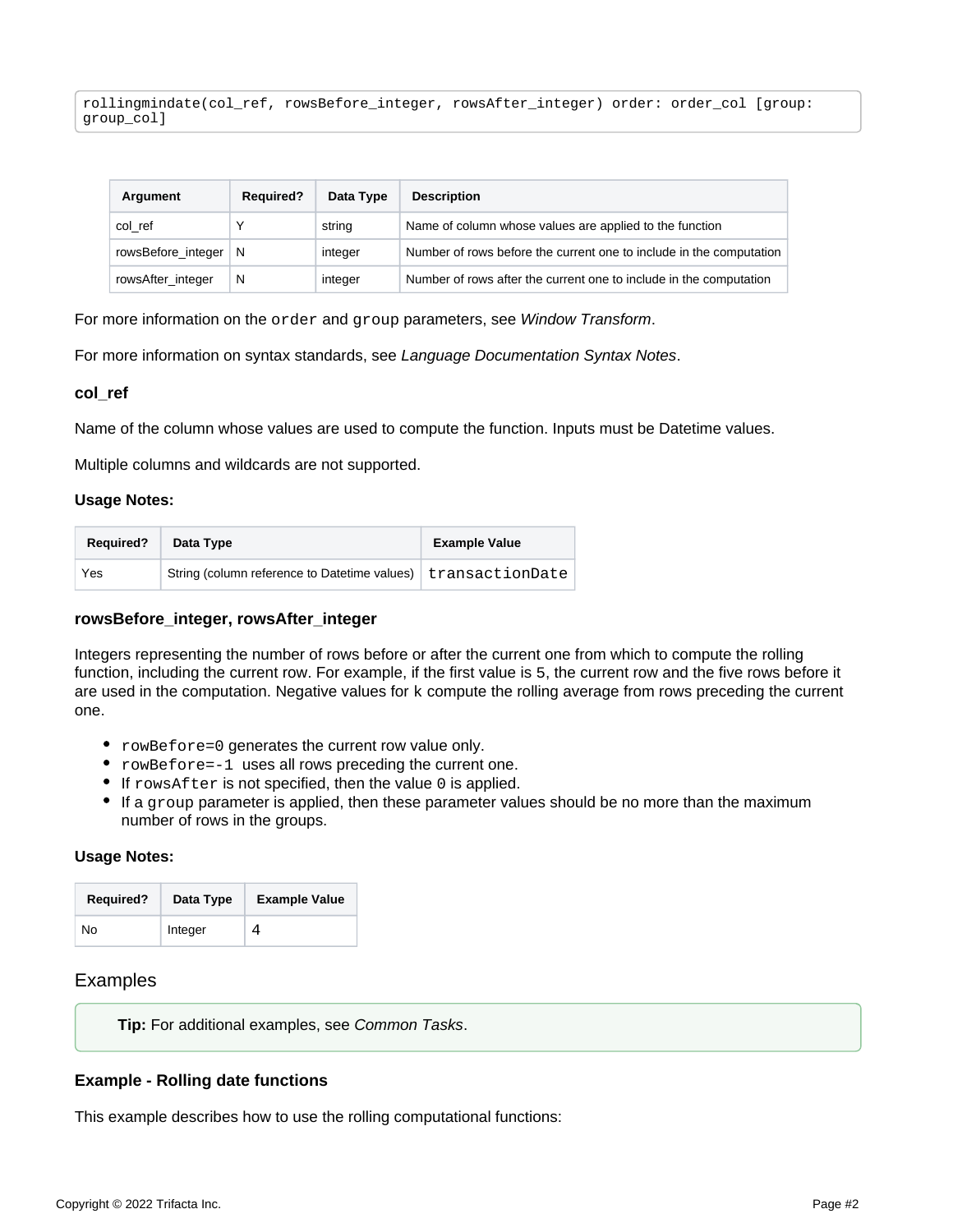• ROLLINGMINDATE - Computes the rolling minimum of Date values forward or backward of the current row

within the specified column. Inputs must be of Datetime type. See [ROLLINGMINDATE Function](#page-0-2).

- ROLLINGMAXDATE Computes the rolling maximum of date values forward or backward of the current row within the specified column. Inputs must be of Datetime type. See [ROLLINGMAXDATE Function](https://docs.trifacta.com/display/r082/ROLLINGMAXDATE+Function).
- ROLLINGMODEDATE Computes the rolling mode (most common value) forward or backward of the current row within the specified column. Input values must be of Datetime data type. See [ROLLINGMODEDATE Function](https://docs.trifacta.com/display/r082/ROLLINGMODEDATE+Function).

## **Source:**

The following table contains an unordered list of orders:

| myDate     | prodid | orderDollars |
|------------|--------|--------------|
| 2020-03-13 | p001   | 1445         |
| 2020-03-06 | p002   | 712          |
| 2020-03-16 | p003   | 1374         |
| 2020-03-23 | p001   | 1675         |
| 2020-04-09 | p002   | 1005         |
| 2020-08-09 | p003   | 984          |
| 2020-05-02 | p001   | 1395         |
| 2020-06-14 | p002   | 1866         |
| 2020-07-16 | p003   | 824          |
| 2020-09-02 | p001   | 1785         |
| 2020-08-31 | p002   | 697          |
| 2020-10-22 | p003   | 1513         |
| 2020-03-17 | p001   | 768          |
| 2020-03-21 | p002   | 1893         |
| 2020-03-23 | p003   | 1122         |
| 2020-04-06 | p001   | 805          |
| 2020-05-09 | p002   | 1752         |
| 2021-01-09 | p003   | 616          |
| 2020-08-18 | p001   | 1563         |
| 2020-09-12 | p002   | 730          |
| 2020-10-04 | p003   | 587          |
| 2021-02-15 | p001   | 1979         |
| 2021-02-22 | p002   | 134          |
| 2021-03-14 | p003   | 938          |

# **Transformation:**

You can use the following Window transformation to calculate the rolling minimum, maximum, and mode dates for the last five orders for each product identifier: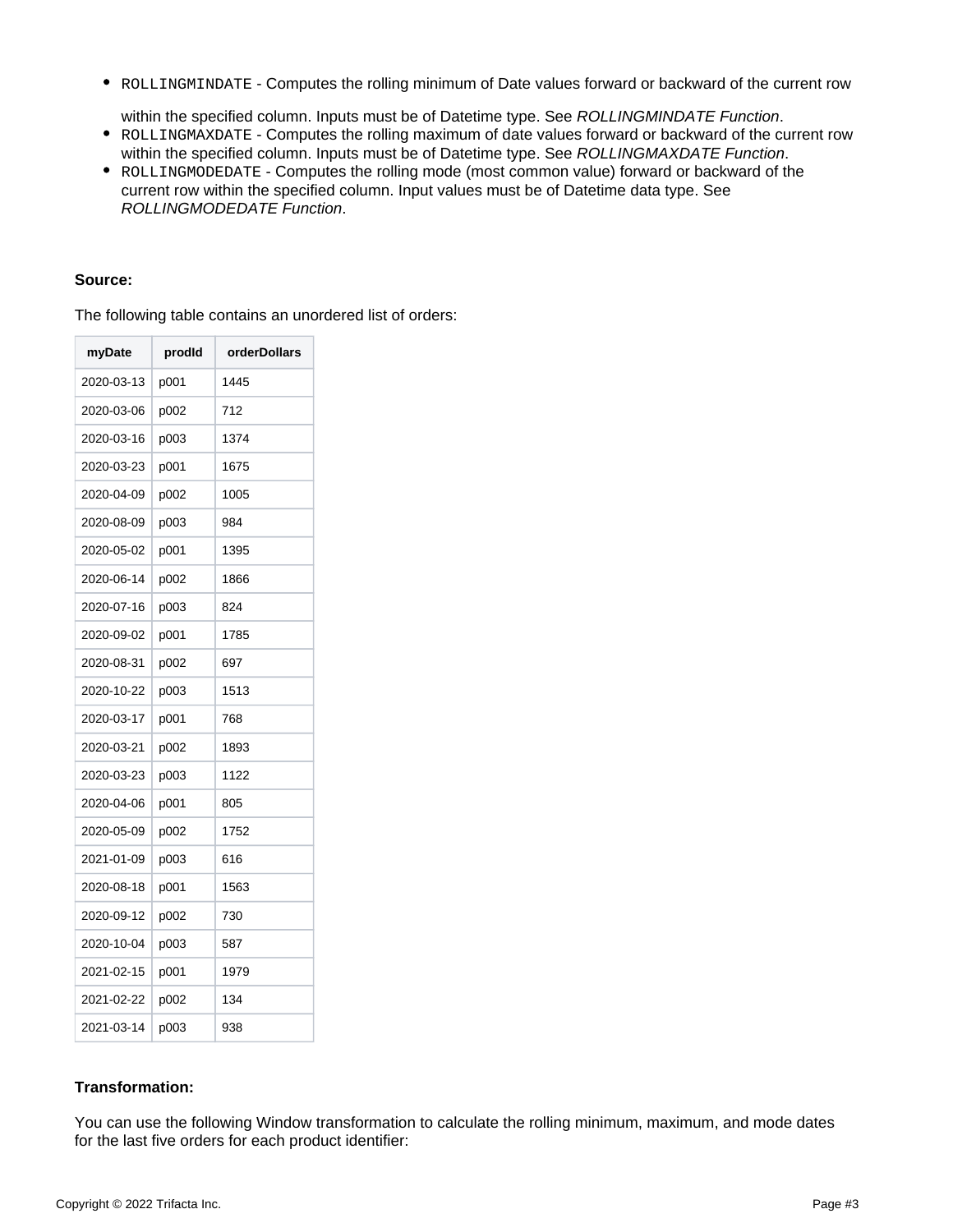| <b>Transformation Name</b> | Window                            |
|----------------------------|-----------------------------------|
| <b>Parameter: Formula1</b> | ROLLINGMINDATE (orderDate, 4, 0)  |
| <b>Parameter: Formula2</b> | ROLLINGMAXDATE(orderDate, 4, 0)   |
| Parameter: Formula3        | ROLLINGMODEDATE (orderDate, 4, 0) |
| Parameter: Group by        | prodId                            |
| Parameter: Order by        | prodId                            |

You can use the following transformation to rename the generated window columns:

| <b>Transformation Name</b>             | Rename columns  |  |  |
|----------------------------------------|-----------------|--|--|
| <b>Parameter: Option</b>               | Manual rename   |  |  |
| Parameter: Column                      | window1         |  |  |
| Parameter: New column name             | rollingMinDate  |  |  |
| <b>Parameter: Parameter:</b><br>Column | window2         |  |  |
| Parameter: New column name             | rollingMaxDate  |  |  |
| <b>Parameter: Parameter:</b><br>Column | window3         |  |  |
| Parameter: New column name             | rollingModeDate |  |  |

# **Results:**

| orderDate | prodld | orderDollars | rollingMinDate | rollingMaxDate | rollingModeDate |
|-----------|--------|--------------|----------------|----------------|-----------------|
| 3/16/20   | p003   | 1374         | 3/16/20        | 3/16/20        | 3/16/20         |
| 8/9/20    | p003   | 984          | 3/16/20        | 8/9/20         | 3/16/20         |
| 7/16/20   | p003   | 824          | 3/16/20        | 8/9/20         | 3/16/20         |
| 10/22/20  | p003   | 1513         | 3/16/20        | 10/22/20       | 3/16/20         |
| 3/23/20   | p003   | 1122         | 3/16/20        | 10/22/20       | 3/16/20         |
| 1/9/21    | p003   | 616          | 3/23/20        | 1/9/21         | 3/23/20         |
| 10/4/20   | p003   | 587          | 3/23/20        | 1/9/21         | 3/23/20         |
| 3/14/21   | p003   | 938          | 3/23/20        | 3/14/21        | 3/23/20         |
| 3/13/20   | p001   | 1445         | 3/13/20        | 3/13/20        | 3/13/20         |
| 3/23/20   | p001   | 1675         | 3/13/20        | 3/23/20        | 3/13/20         |
| 5/2/20    | p001   | 1395         | 3/13/20        | 5/2/20         | 3/13/20         |
| 9/2/20    | p001   | 1785         | 3/13/20        | 9/2/20         | 3/13/20         |
| 3/17/20   | p001   | 768          | 3/13/20        | 9/2/20         | 3/13/20         |
| 4/6/20    | p001   | 805          | 3/17/20        | 9/2/20         | 3/17/20         |
| 8/18/20   | p001   | 1563         | 3/17/20        | 9/2/20         | 3/17/20         |
| 2/15/21   | p001   | 1979         | 3/17/20        | 2/15/21        | 3/17/20         |
| 3/6/20    | p002   | 712          | 3/6/20         | 3/6/20         | 3/6/20          |